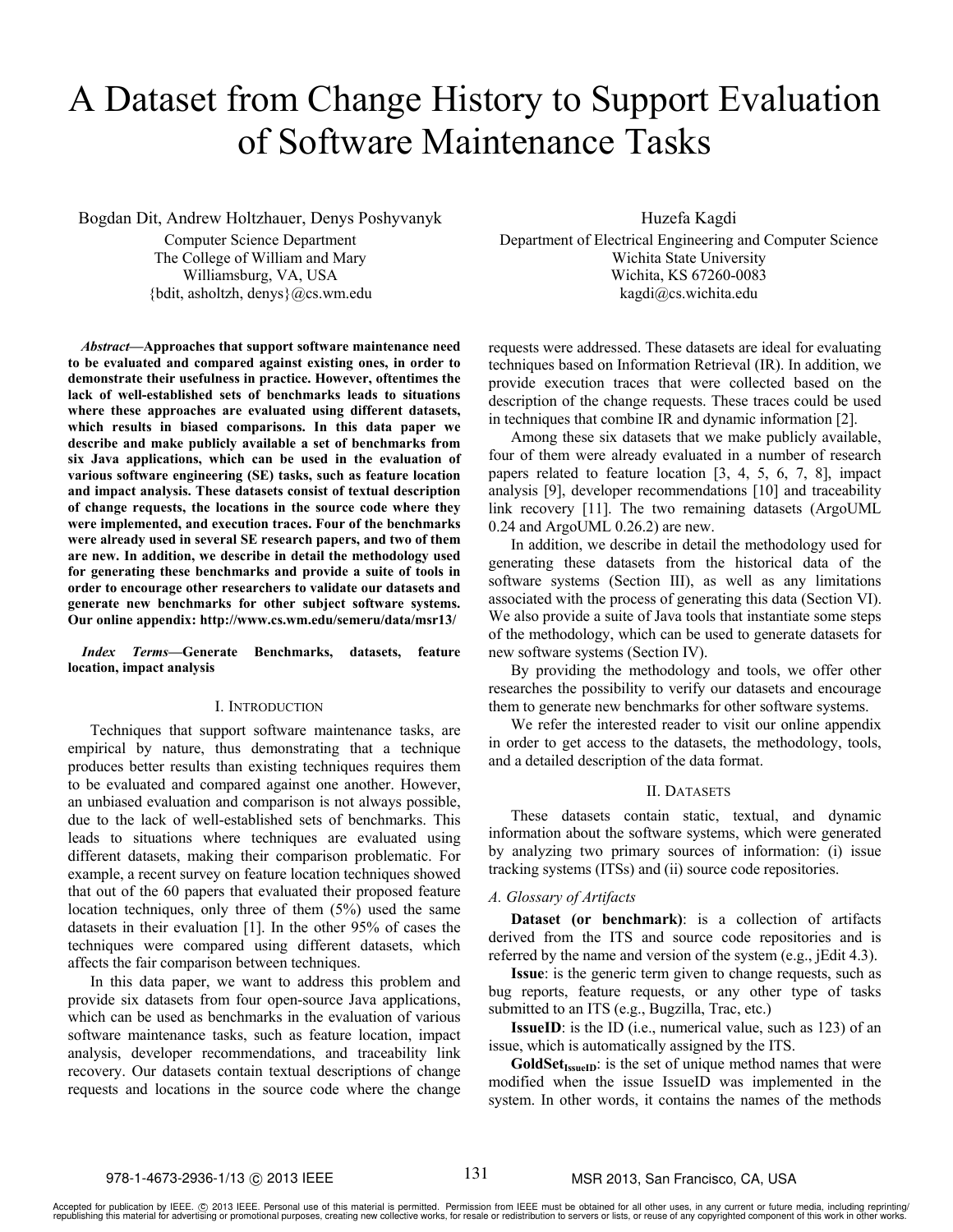TABLE 1 DESCRIPTION OF THE DATASETS. THE COLUMNS REPRESENT THE DATASET NAME (SYSTEM AND VERSION NUMBER), THE MAJOR RELEASES CORRESPONDING TO THE INTERVAL FOR ANALYZING THE SVN DATA, THE NUMBER OF ISSUES, THE TYPE OF EXECUTION TRACES (MARKED OR FULL), THE TOTAL NUMBER OF GOLD SET METHODS IN THE ENTIRE DATASET, THE NUMBER OF LINES OF CODE, FILES AND METHODS FOR THE SYSTEM USED TO BUILD THE CORPUS

| <b>Dataset</b>    | Period          | <i><u><b>Issues</b></u></i> | <b>Trace Type</b> | # Gold Set Met. | <b>KLOC</b> | <b>Files</b> | <b>Methods</b> |
|-------------------|-----------------|-----------------------------|-------------------|-----------------|-------------|--------------|----------------|
| ArgoUML $0.22$    | $0.20 - 0.22$   | 91                          | Full              | 701             | 149         | 1.439        | 11.000         |
| ArgoUML 0.24      | $0.22 - 0.24$   | 52                          | Full              | 357             | 155         | .480         | 11.464         |
| ArgoUML 0.26.2    | $0.24 - 0.26.2$ | 209                         | Full              | .560            | 186         | .752         | 14.597         |
| JabRef 2.6        | $2.0 - 2.6$     | 39                          | Full              | 280             | 74          | 579          | 4.607          |
| iEdit 4.3         | $4.2 - 4.3$     | 150                         | Marked            | 748             | 104         | 503          | 6.413          |
| muCommander 0.8.5 | $0.8.0 - 0.8.5$ | 92                          | Full              | 717             | 77          | 1.069        | 8.187          |

that were changed when a bug was fixed, or when a feature was added to the system. The method names in the gold set are fully qualified (i.e., they contain the package name, class name, method name and signature).

**Trace<sub>IssueID</sub>** (or Execution Trace for IssueID): represents an execution trace that was collected by exercising the scenario presented in the description of the issue IssueID. The execution trace is characterized by a list of methods that were executed when the user attempted to (i) reenact the steps that lead to the buggy behavior described in IssueID or (ii) exercise a feature described in IssueID.

**Marked Trace**: is a trace where the user has control over the beginning and the end of the trace recording process.

**Full Trace**: is an execution trace that records executed methods from the start of the application until the application is closed. Full traces usually capture more information than marked traces.

**Query<sub>IssueID</sub>**: represents the textual description of the issue IssueID, and consists of the title and description of the IssueID.

**Corpus**: is a collection of textual documents (e.g., contents of files, classes or methods). For our datasets, we refer to a corpus as the collection of all the method contents for a particular version of the software system.

## *B. Description of the Datasets*

The six datasets that we are making publicly available contain in total 633 issues, 633 execution traces and 4,363 gold set methods and are summarized in Table 1.

The first three datasets (ArgoUML0.22, 0.24 and 0.26.2) are generated from ArgoUML, a popular UML editor. The other three datasets (JabRef 2.6, jEdit 4.3 and muCommander 0.8.5) were generated from JabRef, a manager for BibTeX references, jEdit, a popular text-editor for programmers, and muCommander, a cross-platform file manager.

The columns from Table 1 are enumerated and described next, and exemplified on the first dataset. The first column represents the name and version of the dataset (e.g., ArgoUML 0.22), which was generated by analyzing the SVN commits of ArgoUML submitted between version 0.20 and 0.22 (see column 2). For this dataset, there were 91 issues identified (see column 3), which contain a total of 701 gold set methods (see column 5). The type of execution traces collected is *full* traces (see column 4). Version 0.22 of ArgoUML has 149 KLOC (lines of code) spreading across 1,439 files and 11,000 methods (see columns 6, 7 and 8 respectively).

### III. METHODOLOGY FOR GENERATING THE DATASETS

This section describes the methodology used for generating the datasets. The steps are as follows:

# *A. Choose the Software System*

The first step consists of choosing a Java software system (e.g., jEdit) with the following characteristics: (i) uses SVN as the source code repository, (ii) has an ITS that keeps track of the change requests, (iii) a subset of SVN log messages are referencing IssueIDs, and optionally, (iv) the system allows collecting execution traces (i.e., the system is not a library that would make it difficult for a user to interact with it in order to collect execution traces). The last requirement is optional, and is only needed for generating datasets that contain dynamic information in the form of execution traces.

Note that the choice of Java systems was restricted by the fact that our tools for (i) generating gold sets, (ii) generating the corpus, and (iii) collecting traces work only with Java systems.

## *B. Choosing the SVN Commits*

Choose the period of time between two major releases for the system (e.g., jEdit v4.2 and jEdit v4.3). In the following, we will refer to the earlier version of the system as the *previous release* (e.g., jEdit version 4.2), and to the older version as the *current release* (e.g., jEdit version 4.3).

For each SVN commit submitted between the *previous* and *current release*, we analyzed its log message (see Section III.C) and its change set (see Section III.D).

## *C. Choosing the Issues*

For each SVN Commit, its SVN log message was parsed in order to identify the IssueIDs. The subset of SVN commits that contained IssueIDs in their SVN log message (called *SVNCommitsMapped*) were mapped to the issue *IssueID* from the ITS. For example, if SVN commit #123 contained the log message "fix for bug #45678", the issue #45678 (from the ITS) was mapped to the SVN commit #123. We manually verified each mapping to ensure the correctness of the data and to discard SVN commits that contain numbers that do not represent IssueIDs (e.g., "Eliminated a small code duplication found in r10817", "[...] viewtopic.php?f=4&t=413"). In addition, we also included the cases where an IssueID was mapped to multiple SVN commits (i.e., the change request represented by the IssueID was implemented across multiple SVN commits).

## *D. Generating the Gold Sets*

For each SVN commit from *SVNCommitsMapped* (e.g., #123), we analyzed its associated source code files. More specifically, the version of each modified file (e.g.,  $\#123$ ) was compared against the previous version of the file (e.g., #122 or earlier) in order to identify the methods that were modified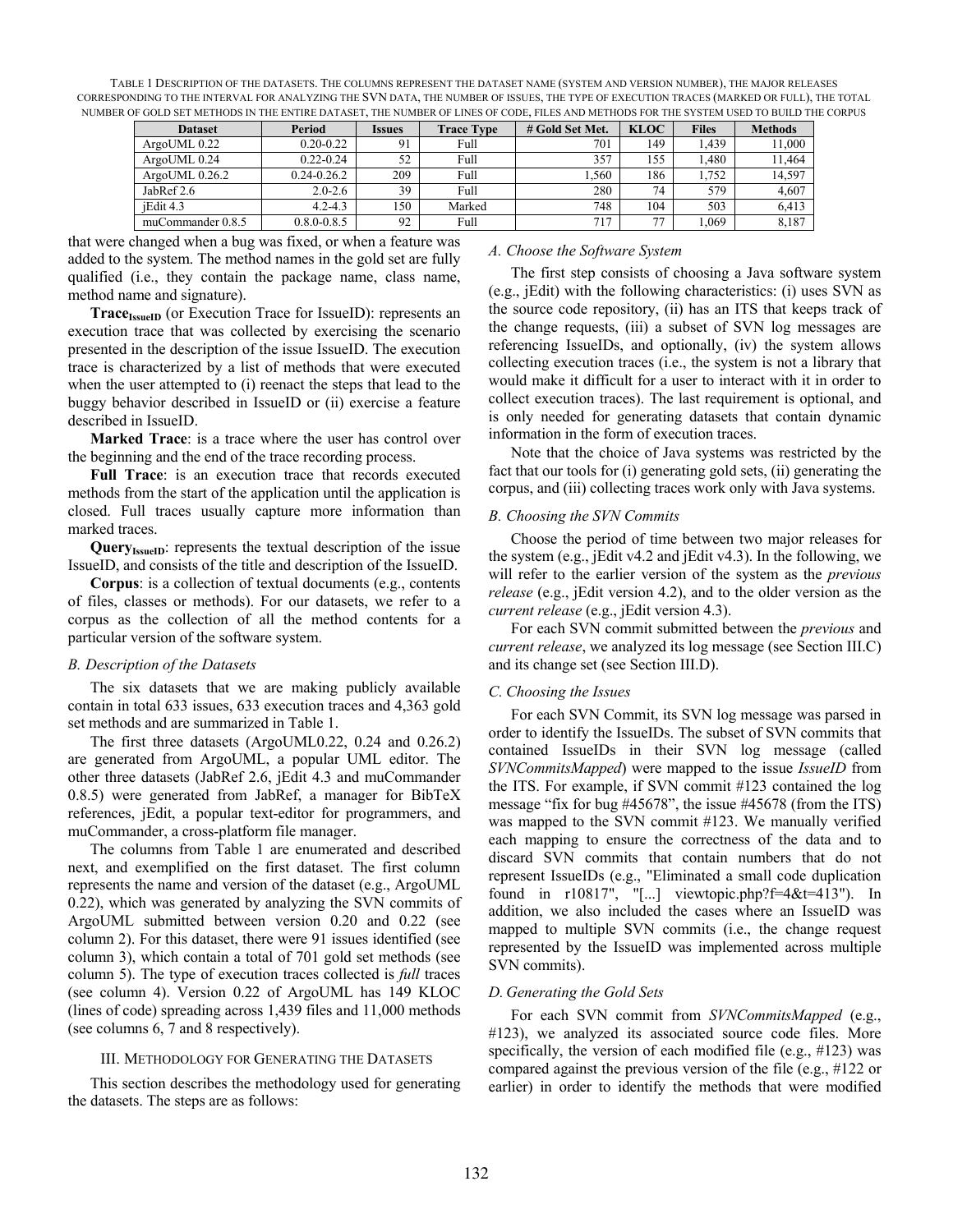during the SVN commit. These methods are part of the gold set associated with the IssueID (e.g., #45678) the SVN commit is mapped to (i.e., #123). The details of the tool used for generating these gold sets are presented in Section IV.

## *E. Generating the Corpus*

The corpus of the *current release* was generated using the *CorpusGenerator* tool (see Section IV), which parses all the Java files associated with that release and extracts as documents all the contents associated with a method (i.e., javadoc comments, modifies, type, name, signature and body).

# *F. Generating the Execution Traces*

For each issue generated in Section III.C, we identified the candidates suitable for generating execution traces on the *current release*. We generated the execution traces by reproducing the scenario presented in the description of the issue. In some cases, the steps to reproduce the bug or feature are enumerated in a straightforward way, whereas in other cases these steps had to be inferred from the description (because they are not explicitly stated). Issues for which we could not collect an execution trace (i.e., the symptoms to reproduce the buggy behavior are not described or cannot be inferred) were discarded. The execution traces were collected using either the Java Platform Debugger Architecture (JPDA) or the Eclipse Test & Performance Tools Platform (TPTP). The traces collected with JPDA (e.g., for jEdit) did not contain any method signatures and they are marked traces. The traces collected using TPTP contained the method signatures and they are full traces. Section VI discusses the decision of choosing the *current release* for generating the execution traces.

# *G.Cleanup*

Not all the issues and gold sets generated in the previous steps became part of the final dataset. Some of the artifacts that did not adhere to a set of standards were discarded. For example, we only kept issues for which their gold sets had at least one method in the corpus of methods, and at least one method in the execution trace.

Methods that appear in the gold set may not necessarily appear in the corpus, due to the inherent process of refactoring that a software system undergoes between two consecutive releases. For example, a method *foo.A.a()* that was modified in an SVN commit (e.g., #123), and appears in the gold set of issue #45678, may not necessarily appear in the corpus, if the system experienced refactorings, such as the method name was renamed, its signature was changed, the class name was renamed, the class was moved in other packages, or the method was deleted or merged with other methods. Our tools do not automatically keep track of all the changes to the fully qualified name of methods and this is left for future work.

In an initial attempt to address these limitations, we used a simple process, where we manually modified the fully qualified name from the gold set to reflect the name from the corpus. For example, if a large number of methods from the gold set (e.g., *foo.A.a()*, *foo.A.b()*, *foo.A.c()*, *foo.A.d()*, etc.) did not appear in the corpus because the class *foo.A* was renamed to *foo.ARenamed*, we manually renamed the methods in the gold set to *foo.ARenamed.a()*, *foo.ARenamed.b()*, and so on. This manual process was applied only on a handful of gold sets that were identified during quality control of ensuing that at least one gold set method appears in the corpus. We acknowledge that this anecdotal manual process should have been replaced with a more thorough automatic approach, one which keeps track of all the refactorings during two software releases, but this endeavor is left for future work.

# IV. TOOLS

We provide the following suite of Java tools that could help researchers generate new datasets for other systems, by following the methodology described in Section III. In addition, we provide Matlab implementations for two IR techniques, namely VSM and LSI.

**DownloadSVNCommits** is a tool based on the SVNKit library, which extracts all the pertinent information related to the SVN commits between the specified *previous* and *current releases*: (i) the SVN log message (which will be parsed for issues) and (ii) the content of the files at SVN revision *N* and *N-1* (these files will be analyzed for extracting the gold set).

**ConvertJPDATraces** and **ConvertTPTPTraces** are two tools that extract the list of methods that were executed for each type of execution trace.

**GoldSetGeneratorFromSVNCommits** uses the Eclipse Abstract Syntax Tree (from Eclipse's Java Development Tools) to automatically generate a list of methods that were changed between two versions of a java file (i.e., the version associated with the current SVN commit and its previous version). The tool only takes into account semantic changes to the code, and does not add to the gold sets methods that experienced formatting changes (e.g., indentation, adding blank lines, formatting comments).

**CorpusGenerator** uses the same underlying technology as *GoldSetGeneratorFromSVNCommits* to generate a corpus consisting of all the methods of a software system. In addition, this tool can also generate corpora for software systems at class or file-level granularity.

**CorpusPreprocessor** preprocesses a corpus produced by *CorpusGenerator*, by eliminating non-literals, splitting identifiers, stop word removal and stemming.

**CorpusConverter** converts a preprocessed corpus generated by *CorpusPreprocessor* to a term by document matrix that can be used as input for IR techniques, such as VSM and LSI.

**VSM** and **LSI** are two Matlab scripts that use VSM and LSI to compute the similarities between a query and the methods of a system (i.e., the corpus).

# V. DESCRIPTION OF SCHEMA

This section describes the format of the data. Each dataset contains the following files and folders:

**GoldSets**: a folder with files named *GoldSet[IssueID].txt*. Each file contains the gold set methods, one per line. A gold set method is the fully qualified name of a method (e.g., *foo.A.a(int)*).